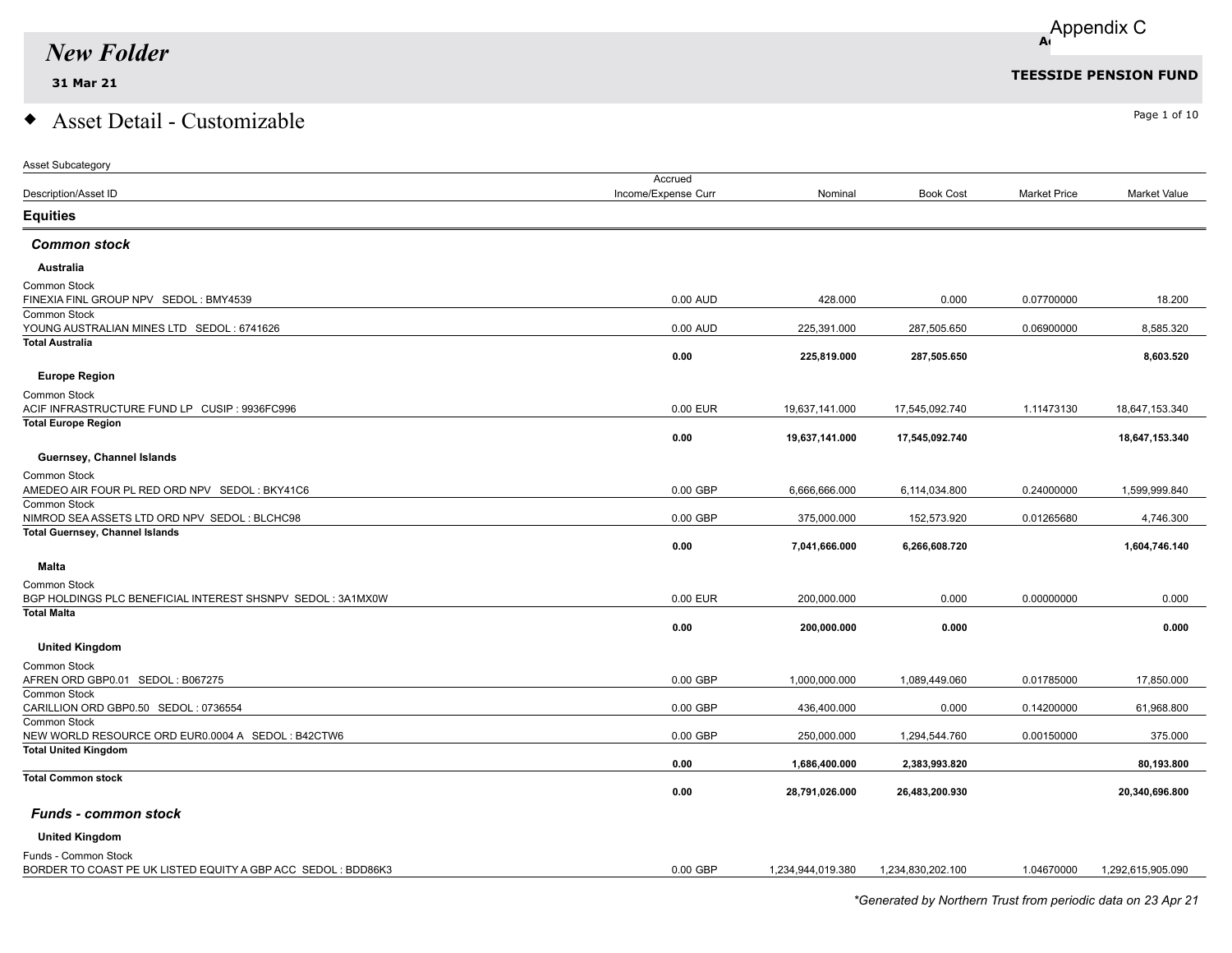#### **Account number TEES01**

#### **31 Mar 21 TEESSIDE PENSION FUND**

### $\bullet$  Asset Detail - Customizable  $\bullet$

| <b>Asset Subcategory</b>                                                         |                     |                   |                   |                     |                   |
|----------------------------------------------------------------------------------|---------------------|-------------------|-------------------|---------------------|-------------------|
|                                                                                  | Accrued             |                   |                   |                     |                   |
| Description/Asset ID                                                             | Income/Expense Curr | Nominal           | <b>Book Cost</b>  | <b>Market Price</b> | Market Value      |
| <b>Equities</b>                                                                  |                     |                   |                   |                     |                   |
| <b>Funds - common stock</b>                                                      |                     |                   |                   |                     |                   |
| <b>Total United Kingdom</b>                                                      |                     |                   |                   |                     |                   |
| <b>Total Funds - common stock</b>                                                | 0.00                | 1,234,944,019.380 | 1,234,830,202.100 |                     | 1,292,615,905.090 |
|                                                                                  | 0.00                | 1,234,944,019.380 | 1,234,830,202.100 |                     | 1,292,615,905.090 |
| Unit trust equity                                                                |                     |                   |                   |                     |                   |
| Guernsey, Channel Islands                                                        |                     |                   |                   |                     |                   |
| Unit Trust Equity                                                                |                     |                   |                   |                     |                   |
| DARWIN BEREAVEMENT SERVICES FUND CLASS B ACCUMULATION SEDOL : 4A8UCZU            | $0.00$ GBP          | 14,359,563.469    | 15,000,000.000    | 1.11910000          | 16,069,787.480    |
| <b>Total Guernsey, Channel Islands</b>                                           | 0.00                | 14,359,563.469    | 15,000,000.000    |                     | 16,069,787.480    |
| Japan                                                                            |                     |                   |                   |                     |                   |
| Unit Trust Equity                                                                |                     |                   |                   |                     |                   |
| SSGA MPF JAPAN EQUITY INDEX SEDOL: 001533W                                       | $0.00$ GBP          | 48,440,992.757    | 89,842,364.060    | 2.23500000          | 108,265,618.810   |
| <b>Total Japan</b>                                                               | 0.00                | 48,440,992.757    | 89,842,364.060    |                     | 108,265,618.810   |
|                                                                                  |                     |                   |                   |                     |                   |
| Luxembourg                                                                       |                     |                   |                   |                     |                   |
| Unit Trust Equity<br>STD LIFE PROPERTY GROWTH LP SEDOL: 8A8TB3U                  | 0.00 EUR            | 324.970           | 21,282,170.990    | 131,502.82000000    | 36,403,439.970    |
| <b>Total Luxembourg</b>                                                          |                     |                   |                   |                     |                   |
|                                                                                  | 0.00                | 324.970           | 21,282,170.990    |                     | 36,403,439.970    |
| <b>Pacific Region</b>                                                            |                     |                   |                   |                     |                   |
| Unit Trust Equity                                                                |                     |                   |                   |                     |                   |
| SSGA MPF PAC BASIN EX-JAPAN INDEX SEDOL: 001532W                                 | $0.00$ GBP          | 69,150,250.340    | 330,819,601.580   | 6.53140000          | 451,647,945.070   |
| <b>Total Pacific Region</b>                                                      | 0.00                | 69,150,250.340    | 330,819,601.580   |                     | 451,647,945.070   |
| <b>United Kingdom</b>                                                            |                     |                   |                   |                     |                   |
| Unit Trust Equity                                                                |                     |                   |                   |                     |                   |
| CANDOVER INVSTMNTS PLC GBP0.25 SEDOL: 0171315                                    | $0.00$ GBP          | 60,000.000        | 329,164.340       | 0.02500000          | 1,500.000         |
| Unit Trust Equity                                                                |                     |                   |                   |                     |                   |
| DARWIN LEISURE DEVELOPMENT FUND ACCUMULATION UNITS - D CLASS SEDOL :             | $0.00$ GBP          | 15,000,000.000    | 15,000,000.000    | 1.16000000          | 17,400,000.000    |
| Unit Trust Equity                                                                |                     |                   |                   |                     |                   |
| LOCAL AUTHORITIES LOCAL AUTHORITIES PROPERTY SEDOL: 0521664<br>Unit Trust Equity | $0.00$ GBP          | 1,368,174.000     | 1,282,865.490     | 2.93630000          | 4,017,369.320     |
| MPF EUROPE EX UK SUB-FUND SEDOL: 4A8NH9U                                         | $0.00$ GBP          | 27,799,305.663    | 176,580,087.120   | 7.47570000          | 207,819,269.340   |
| Unit Trust Equity                                                                |                     |                   |                   |                     |                   |
| MPF N AMER EQTY SUB-FUND SEDOL: 1A8NH9U                                          | $0.00$ GBP          | 36,967,778.064    | 338,664,940.760   | 12.65200000         | 467,716,328.070   |
| <b>Total United Kingdom</b>                                                      | 0.00                | 81,195,257.727    | 531,857,057.710   |                     | 696,954,466.730   |
| <b>Total Unit trust equity</b>                                                   |                     |                   |                   |                     |                   |
|                                                                                  | 0.00                | 213,146,389.263   | 988,801,194.340   |                     | 1,309,341,258.060 |

*\*Generated by Northern Trust from periodic data on 23 Apr 21*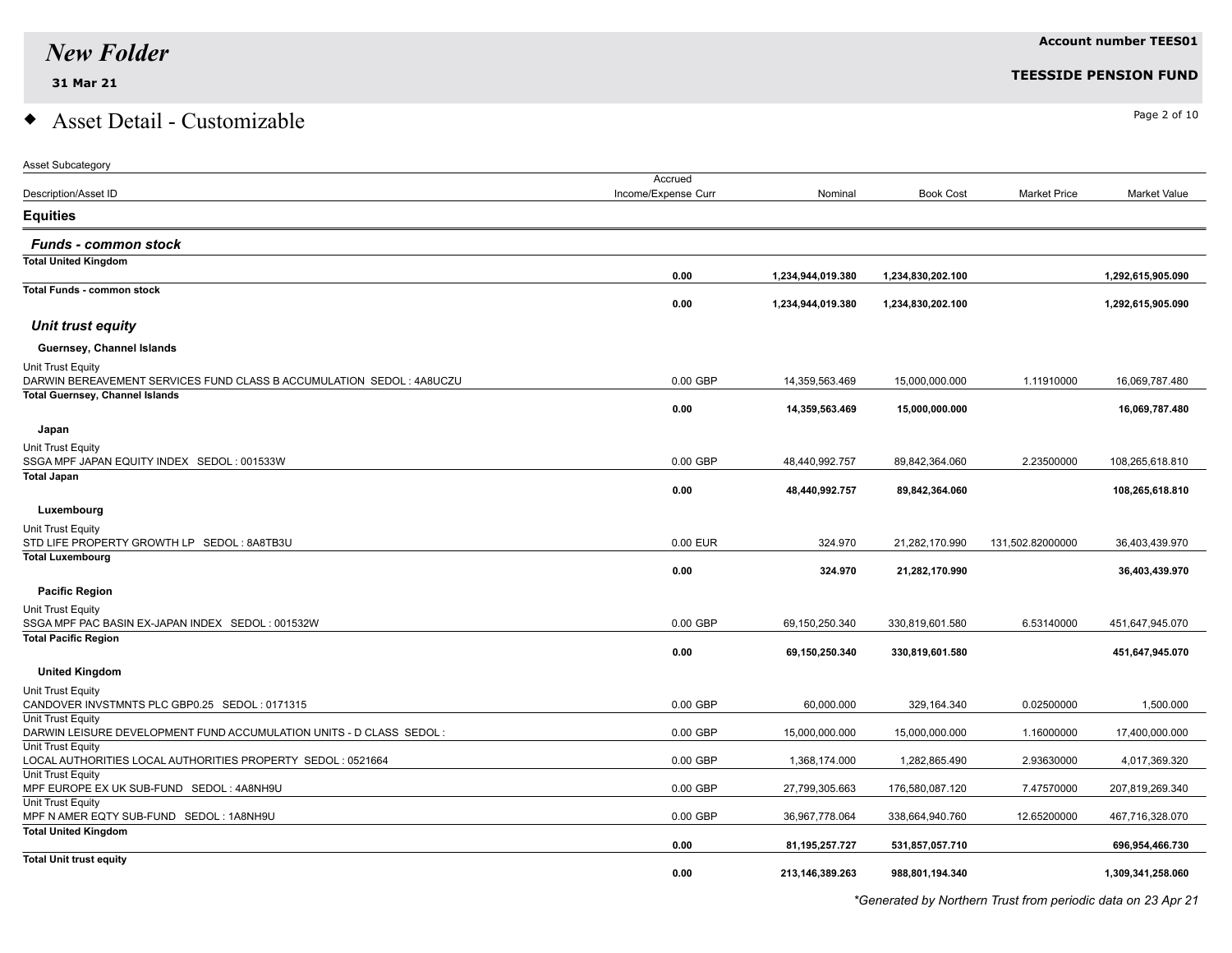#### **31 Mar 21 TEESSIDE PENSION FUND**

### $\bullet$  Asset Detail - Customizable  $\bullet$

| <b>Asset Subcategory</b> |                     |                  |                   |                     |                     |
|--------------------------|---------------------|------------------|-------------------|---------------------|---------------------|
|                          | Accrued             |                  |                   |                     |                     |
| Description/Asset ID     | Income/Expense Curr | Nominal          | <b>Book Cost</b>  | <b>Market Price</b> | <b>Market Value</b> |
| <b>Total Equities</b>    |                     |                  |                   |                     |                     |
|                          | 0.00                | .476.881.434.643 | 2,250,114,597.370 |                     | 2,622,297,859.950   |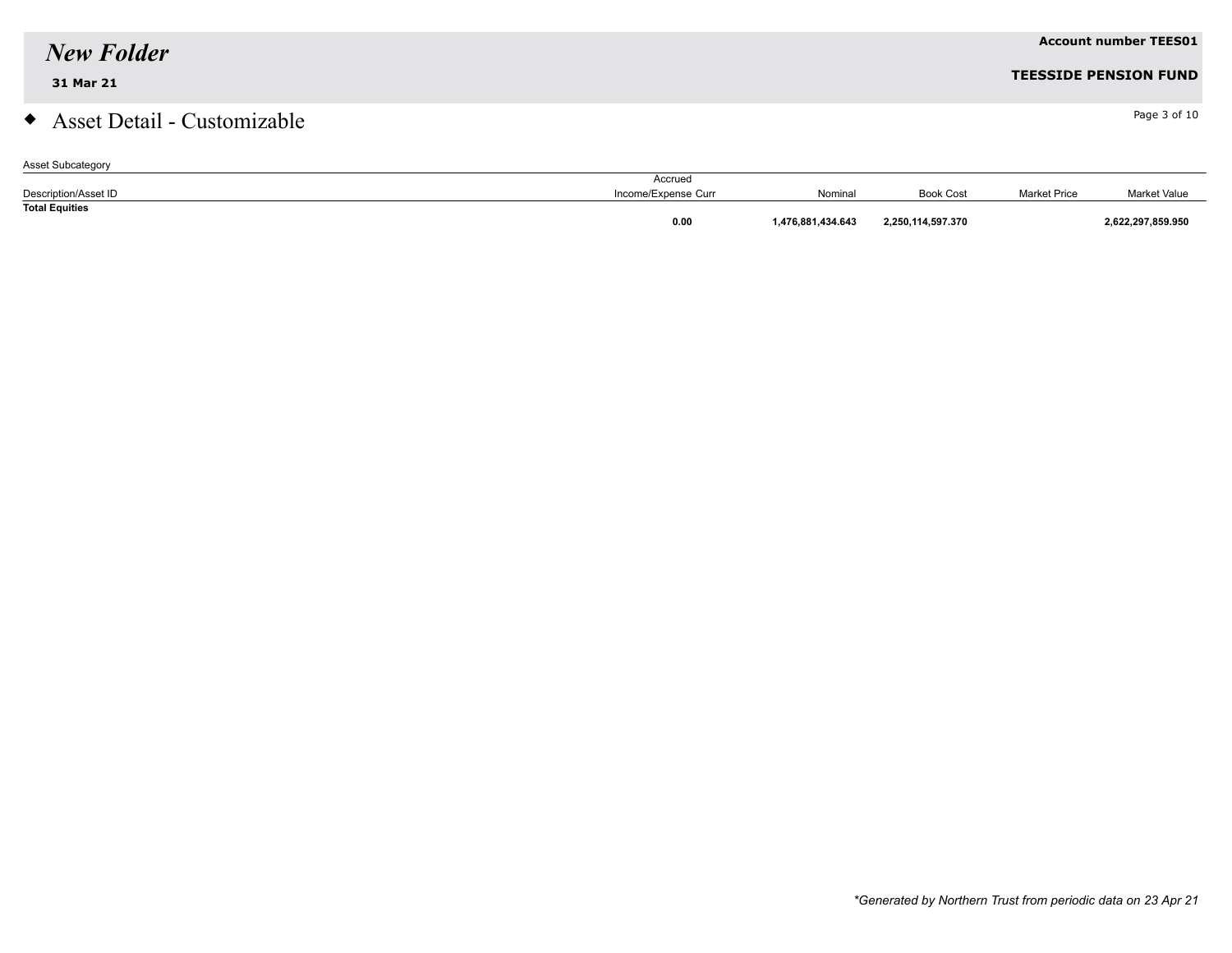# $\bullet$  Asset Detail - Customizable  $\bullet$

| Accrued<br>Income/Expense Curr<br><b>Book Cost</b><br><b>Market Price</b><br>Description/Asset ID<br>Nominal<br><b>Market Value</b><br><b>Real Estate</b><br><b>Real estate</b><br><b>Europe Region</b><br>Real Estate<br>CAPITAL DYNAMICS MID-MARKET DIRECT V CUSIP : 993RBZ993<br>0.00 EUR<br>2,896,296.400<br>3,400,000.000<br>3,083,585.300<br>1.00000000<br><b>Total Europe Region</b><br>0.00<br>3,400,000.000<br>3,083,585.300<br>2,896,296.400<br><b>United Kingdom</b><br>Real Estate<br>HEARTHSTONE RESIDENTIAL FUND 1 LIMITED PARTNERSHIP CUSIP : 9936FD994<br>0.00 GBP<br>9,196,277.260<br>9,196,277.260<br>8,497,926.680<br>0.92406160<br><b>Real Estate</b><br>TEESSIDE PENSION FUND - DIRECT PROPERTY CUSIP : 9936HG995<br>0.00 GBP<br>280,289,446.350<br>280,289,446.350<br>0.95383540<br>267,349,996.180<br><b>Total United Kingdom</b><br>0.00<br>289,485,723.610<br>289,485,723.610<br>275.847.922.860<br><b>Total Real estate</b><br>0.00<br>292,885,723.610<br>278,744,219.260<br>292,569,308.910<br><b>Funds - real estate</b><br><b>United Kingdom</b><br><b>Funds - Real Estate</b><br>DARWIN LEISURE PRO UNITS CLS 'C' SEDOL: B29MQ57<br>0.00 GBP<br>3.50670000<br>22,769,204.670<br>6,493,057.480<br>8,967,056.480<br><b>Funds - Real Estate</b><br>DARWIN LEISURE PROPERTY FUND UNITS K GBP INC SEDOL: 4A9TBEU<br>0.00 GBP<br>15,000,000.000<br>15,000,000.000<br>1.01930000<br>15,289,500.000<br>Funds - Real Estate<br>HERMES PROPERTY UT SEDOL: 0426219<br>0.00 GBP<br>6.52500000<br>663,638.000<br>720,122.990<br>4,330,237.950<br><b>Funds - Real Estate</b><br>LEGAL AND GENERAL MANAGED PROPERTY FUND SEDOL: 004079W<br>0.00 GBP<br>108,263.760<br>385,000.000<br>54.83470000<br>5,936,610.800<br><b>Funds - Real Estate</b><br>ROYAL LONDON PROPERTY INVESTMENT CO SEDOL : B65M0K2<br>0.00 GBP<br>3,532,903.656<br>9,832,070.870<br>8,197,204.760<br>2.78300000<br>Funds - Real Estate<br>0.00 GBP<br>THREADNEEDLE PROP PROPERTY GBP DIS SEDOL: 0508667<br>12,750.000<br>1,527,939.200<br>276.11000000<br>3,520,402.500<br><b>Total United Kingdom</b><br>0.00<br>61,678,026.790<br>25,810,612.896<br>34,797,323.430 | <b>Asset Subcategory</b> |  |  |  |
|---------------------------------------------------------------------------------------------------------------------------------------------------------------------------------------------------------------------------------------------------------------------------------------------------------------------------------------------------------------------------------------------------------------------------------------------------------------------------------------------------------------------------------------------------------------------------------------------------------------------------------------------------------------------------------------------------------------------------------------------------------------------------------------------------------------------------------------------------------------------------------------------------------------------------------------------------------------------------------------------------------------------------------------------------------------------------------------------------------------------------------------------------------------------------------------------------------------------------------------------------------------------------------------------------------------------------------------------------------------------------------------------------------------------------------------------------------------------------------------------------------------------------------------------------------------------------------------------------------------------------------------------------------------------------------------------------------------------------------------------------------------------------------------------------------------------------------------------------------------------------------------------------------------------------------------------------------------------------------------------------------------------------------------------------------------------------------------------------------------------------------------------------------|--------------------------|--|--|--|
|                                                                                                                                                                                                                                                                                                                                                                                                                                                                                                                                                                                                                                                                                                                                                                                                                                                                                                                                                                                                                                                                                                                                                                                                                                                                                                                                                                                                                                                                                                                                                                                                                                                                                                                                                                                                                                                                                                                                                                                                                                                                                                                                                         |                          |  |  |  |
|                                                                                                                                                                                                                                                                                                                                                                                                                                                                                                                                                                                                                                                                                                                                                                                                                                                                                                                                                                                                                                                                                                                                                                                                                                                                                                                                                                                                                                                                                                                                                                                                                                                                                                                                                                                                                                                                                                                                                                                                                                                                                                                                                         |                          |  |  |  |
|                                                                                                                                                                                                                                                                                                                                                                                                                                                                                                                                                                                                                                                                                                                                                                                                                                                                                                                                                                                                                                                                                                                                                                                                                                                                                                                                                                                                                                                                                                                                                                                                                                                                                                                                                                                                                                                                                                                                                                                                                                                                                                                                                         |                          |  |  |  |
|                                                                                                                                                                                                                                                                                                                                                                                                                                                                                                                                                                                                                                                                                                                                                                                                                                                                                                                                                                                                                                                                                                                                                                                                                                                                                                                                                                                                                                                                                                                                                                                                                                                                                                                                                                                                                                                                                                                                                                                                                                                                                                                                                         |                          |  |  |  |
|                                                                                                                                                                                                                                                                                                                                                                                                                                                                                                                                                                                                                                                                                                                                                                                                                                                                                                                                                                                                                                                                                                                                                                                                                                                                                                                                                                                                                                                                                                                                                                                                                                                                                                                                                                                                                                                                                                                                                                                                                                                                                                                                                         |                          |  |  |  |
|                                                                                                                                                                                                                                                                                                                                                                                                                                                                                                                                                                                                                                                                                                                                                                                                                                                                                                                                                                                                                                                                                                                                                                                                                                                                                                                                                                                                                                                                                                                                                                                                                                                                                                                                                                                                                                                                                                                                                                                                                                                                                                                                                         |                          |  |  |  |
|                                                                                                                                                                                                                                                                                                                                                                                                                                                                                                                                                                                                                                                                                                                                                                                                                                                                                                                                                                                                                                                                                                                                                                                                                                                                                                                                                                                                                                                                                                                                                                                                                                                                                                                                                                                                                                                                                                                                                                                                                                                                                                                                                         |                          |  |  |  |
|                                                                                                                                                                                                                                                                                                                                                                                                                                                                                                                                                                                                                                                                                                                                                                                                                                                                                                                                                                                                                                                                                                                                                                                                                                                                                                                                                                                                                                                                                                                                                                                                                                                                                                                                                                                                                                                                                                                                                                                                                                                                                                                                                         |                          |  |  |  |
|                                                                                                                                                                                                                                                                                                                                                                                                                                                                                                                                                                                                                                                                                                                                                                                                                                                                                                                                                                                                                                                                                                                                                                                                                                                                                                                                                                                                                                                                                                                                                                                                                                                                                                                                                                                                                                                                                                                                                                                                                                                                                                                                                         |                          |  |  |  |
|                                                                                                                                                                                                                                                                                                                                                                                                                                                                                                                                                                                                                                                                                                                                                                                                                                                                                                                                                                                                                                                                                                                                                                                                                                                                                                                                                                                                                                                                                                                                                                                                                                                                                                                                                                                                                                                                                                                                                                                                                                                                                                                                                         |                          |  |  |  |
|                                                                                                                                                                                                                                                                                                                                                                                                                                                                                                                                                                                                                                                                                                                                                                                                                                                                                                                                                                                                                                                                                                                                                                                                                                                                                                                                                                                                                                                                                                                                                                                                                                                                                                                                                                                                                                                                                                                                                                                                                                                                                                                                                         |                          |  |  |  |
|                                                                                                                                                                                                                                                                                                                                                                                                                                                                                                                                                                                                                                                                                                                                                                                                                                                                                                                                                                                                                                                                                                                                                                                                                                                                                                                                                                                                                                                                                                                                                                                                                                                                                                                                                                                                                                                                                                                                                                                                                                                                                                                                                         |                          |  |  |  |
|                                                                                                                                                                                                                                                                                                                                                                                                                                                                                                                                                                                                                                                                                                                                                                                                                                                                                                                                                                                                                                                                                                                                                                                                                                                                                                                                                                                                                                                                                                                                                                                                                                                                                                                                                                                                                                                                                                                                                                                                                                                                                                                                                         |                          |  |  |  |
|                                                                                                                                                                                                                                                                                                                                                                                                                                                                                                                                                                                                                                                                                                                                                                                                                                                                                                                                                                                                                                                                                                                                                                                                                                                                                                                                                                                                                                                                                                                                                                                                                                                                                                                                                                                                                                                                                                                                                                                                                                                                                                                                                         |                          |  |  |  |
|                                                                                                                                                                                                                                                                                                                                                                                                                                                                                                                                                                                                                                                                                                                                                                                                                                                                                                                                                                                                                                                                                                                                                                                                                                                                                                                                                                                                                                                                                                                                                                                                                                                                                                                                                                                                                                                                                                                                                                                                                                                                                                                                                         |                          |  |  |  |
|                                                                                                                                                                                                                                                                                                                                                                                                                                                                                                                                                                                                                                                                                                                                                                                                                                                                                                                                                                                                                                                                                                                                                                                                                                                                                                                                                                                                                                                                                                                                                                                                                                                                                                                                                                                                                                                                                                                                                                                                                                                                                                                                                         |                          |  |  |  |
|                                                                                                                                                                                                                                                                                                                                                                                                                                                                                                                                                                                                                                                                                                                                                                                                                                                                                                                                                                                                                                                                                                                                                                                                                                                                                                                                                                                                                                                                                                                                                                                                                                                                                                                                                                                                                                                                                                                                                                                                                                                                                                                                                         |                          |  |  |  |
|                                                                                                                                                                                                                                                                                                                                                                                                                                                                                                                                                                                                                                                                                                                                                                                                                                                                                                                                                                                                                                                                                                                                                                                                                                                                                                                                                                                                                                                                                                                                                                                                                                                                                                                                                                                                                                                                                                                                                                                                                                                                                                                                                         |                          |  |  |  |
|                                                                                                                                                                                                                                                                                                                                                                                                                                                                                                                                                                                                                                                                                                                                                                                                                                                                                                                                                                                                                                                                                                                                                                                                                                                                                                                                                                                                                                                                                                                                                                                                                                                                                                                                                                                                                                                                                                                                                                                                                                                                                                                                                         |                          |  |  |  |
|                                                                                                                                                                                                                                                                                                                                                                                                                                                                                                                                                                                                                                                                                                                                                                                                                                                                                                                                                                                                                                                                                                                                                                                                                                                                                                                                                                                                                                                                                                                                                                                                                                                                                                                                                                                                                                                                                                                                                                                                                                                                                                                                                         |                          |  |  |  |
|                                                                                                                                                                                                                                                                                                                                                                                                                                                                                                                                                                                                                                                                                                                                                                                                                                                                                                                                                                                                                                                                                                                                                                                                                                                                                                                                                                                                                                                                                                                                                                                                                                                                                                                                                                                                                                                                                                                                                                                                                                                                                                                                                         |                          |  |  |  |
|                                                                                                                                                                                                                                                                                                                                                                                                                                                                                                                                                                                                                                                                                                                                                                                                                                                                                                                                                                                                                                                                                                                                                                                                                                                                                                                                                                                                                                                                                                                                                                                                                                                                                                                                                                                                                                                                                                                                                                                                                                                                                                                                                         |                          |  |  |  |
|                                                                                                                                                                                                                                                                                                                                                                                                                                                                                                                                                                                                                                                                                                                                                                                                                                                                                                                                                                                                                                                                                                                                                                                                                                                                                                                                                                                                                                                                                                                                                                                                                                                                                                                                                                                                                                                                                                                                                                                                                                                                                                                                                         |                          |  |  |  |
|                                                                                                                                                                                                                                                                                                                                                                                                                                                                                                                                                                                                                                                                                                                                                                                                                                                                                                                                                                                                                                                                                                                                                                                                                                                                                                                                                                                                                                                                                                                                                                                                                                                                                                                                                                                                                                                                                                                                                                                                                                                                                                                                                         |                          |  |  |  |
|                                                                                                                                                                                                                                                                                                                                                                                                                                                                                                                                                                                                                                                                                                                                                                                                                                                                                                                                                                                                                                                                                                                                                                                                                                                                                                                                                                                                                                                                                                                                                                                                                                                                                                                                                                                                                                                                                                                                                                                                                                                                                                                                                         |                          |  |  |  |
|                                                                                                                                                                                                                                                                                                                                                                                                                                                                                                                                                                                                                                                                                                                                                                                                                                                                                                                                                                                                                                                                                                                                                                                                                                                                                                                                                                                                                                                                                                                                                                                                                                                                                                                                                                                                                                                                                                                                                                                                                                                                                                                                                         |                          |  |  |  |
|                                                                                                                                                                                                                                                                                                                                                                                                                                                                                                                                                                                                                                                                                                                                                                                                                                                                                                                                                                                                                                                                                                                                                                                                                                                                                                                                                                                                                                                                                                                                                                                                                                                                                                                                                                                                                                                                                                                                                                                                                                                                                                                                                         |                          |  |  |  |
|                                                                                                                                                                                                                                                                                                                                                                                                                                                                                                                                                                                                                                                                                                                                                                                                                                                                                                                                                                                                                                                                                                                                                                                                                                                                                                                                                                                                                                                                                                                                                                                                                                                                                                                                                                                                                                                                                                                                                                                                                                                                                                                                                         |                          |  |  |  |
|                                                                                                                                                                                                                                                                                                                                                                                                                                                                                                                                                                                                                                                                                                                                                                                                                                                                                                                                                                                                                                                                                                                                                                                                                                                                                                                                                                                                                                                                                                                                                                                                                                                                                                                                                                                                                                                                                                                                                                                                                                                                                                                                                         |                          |  |  |  |
|                                                                                                                                                                                                                                                                                                                                                                                                                                                                                                                                                                                                                                                                                                                                                                                                                                                                                                                                                                                                                                                                                                                                                                                                                                                                                                                                                                                                                                                                                                                                                                                                                                                                                                                                                                                                                                                                                                                                                                                                                                                                                                                                                         |                          |  |  |  |
|                                                                                                                                                                                                                                                                                                                                                                                                                                                                                                                                                                                                                                                                                                                                                                                                                                                                                                                                                                                                                                                                                                                                                                                                                                                                                                                                                                                                                                                                                                                                                                                                                                                                                                                                                                                                                                                                                                                                                                                                                                                                                                                                                         |                          |  |  |  |
|                                                                                                                                                                                                                                                                                                                                                                                                                                                                                                                                                                                                                                                                                                                                                                                                                                                                                                                                                                                                                                                                                                                                                                                                                                                                                                                                                                                                                                                                                                                                                                                                                                                                                                                                                                                                                                                                                                                                                                                                                                                                                                                                                         |                          |  |  |  |
|                                                                                                                                                                                                                                                                                                                                                                                                                                                                                                                                                                                                                                                                                                                                                                                                                                                                                                                                                                                                                                                                                                                                                                                                                                                                                                                                                                                                                                                                                                                                                                                                                                                                                                                                                                                                                                                                                                                                                                                                                                                                                                                                                         |                          |  |  |  |
| <b>Total Funds - real estate</b>                                                                                                                                                                                                                                                                                                                                                                                                                                                                                                                                                                                                                                                                                                                                                                                                                                                                                                                                                                                                                                                                                                                                                                                                                                                                                                                                                                                                                                                                                                                                                                                                                                                                                                                                                                                                                                                                                                                                                                                                                                                                                                                        |                          |  |  |  |
| 0.00<br>25,810,612.896<br>34,797,323.430<br>61,678,026.790<br><b>Total Real Estate</b>                                                                                                                                                                                                                                                                                                                                                                                                                                                                                                                                                                                                                                                                                                                                                                                                                                                                                                                                                                                                                                                                                                                                                                                                                                                                                                                                                                                                                                                                                                                                                                                                                                                                                                                                                                                                                                                                                                                                                                                                                                                                  |                          |  |  |  |
| 0.00<br>318,696,336.506<br>327,366,632.340<br>340.422.246.050                                                                                                                                                                                                                                                                                                                                                                                                                                                                                                                                                                                                                                                                                                                                                                                                                                                                                                                                                                                                                                                                                                                                                                                                                                                                                                                                                                                                                                                                                                                                                                                                                                                                                                                                                                                                                                                                                                                                                                                                                                                                                           |                          |  |  |  |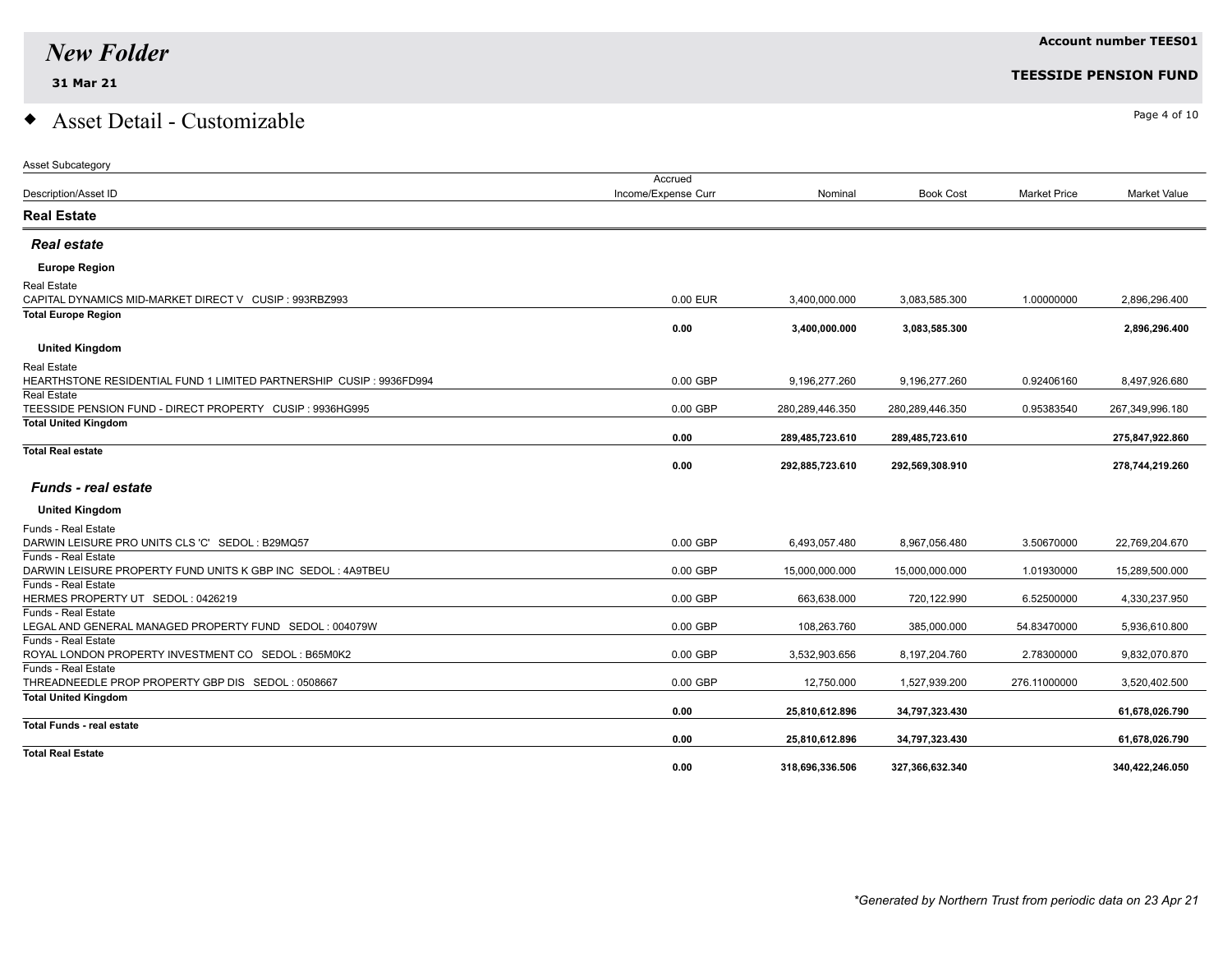### $\bullet$  Asset Detail - Customizable  $\bullet$

| <b>Asset Subcategory</b>                                                                     |                     |                 |                   |                     |                 |
|----------------------------------------------------------------------------------------------|---------------------|-----------------|-------------------|---------------------|-----------------|
|                                                                                              | Accrued             |                 |                   |                     |                 |
| <b>Description/Asset ID</b>                                                                  | Income/Expense Curr | Nominal         | <b>Book Cost</b>  | <b>Market Price</b> | Market Value    |
| <b>Venture Capital and Partnerships</b>                                                      |                     |                 |                   |                     |                 |
| <b>Partnerships</b>                                                                          |                     |                 |                   |                     |                 |
| <b>Europe Region</b>                                                                         |                     |                 |                   |                     |                 |
| Partnerships<br>ACCESS CAPITAL FUND INFRASTRUCTURE II - EUR CUSIP : 993QEX997                | 0.00 EUR            | 7,860,000.000   | 7,116,841.940     | 1.00680500          | 6,741,119.060   |
| Partnerships<br>ACCESS CAPITAL FUND VIII GROWTH BUY OUT EUROPE CUSIP : 993KDB999             | 0.00 EUR            | 7,044,880.640   | 6,233,043.750     | 0.72889260          | 4,374,226.510   |
| Partnerships<br>ACCESS CAPITAL, ACIF INFRASTRUCTURE II LP (FUND 2) CUSIP : 993SRL995         | 0.00 EUR            | 1,995,000.000   | 1,795,595.530     | 1.00000000          | 1,699,444.510   |
| Partnerships<br>ACCESS CAPITAL, CO-INVESTMENT FUND BUY-OUT EUROPE II CUSIP : 993SRM993       | 0.00 EUR            | 2,500,000.000   | 2,268,336.390     | 1.00000000          | 2,129,629.710   |
| <b>Total Europe Region</b>                                                                   | 0.00                | 19,399,880.640  | 17,413,817.610    |                     | 14,944,419.790  |
| <b>Global Region</b>                                                                         |                     |                 |                   |                     |                 |
| Partnerships<br>CAPITAL DYNAMICS GLOBAL SECONDARIES V - GBP CUSIP : 993LJT992                | 0.00 GBP            | 7,260,222.540   | 7,260,222.540     | 1.43272120          | 10,401,874.750  |
| Partnerships<br>CROWN CO INVESTMENT OPPORTUNITIES II PLCS USD CUSIP : 993BRL992              | 0.00 USD            | 17,432,130.030  | 13, 197, 782. 220 | 1.39759370          | 17,658,210.730  |
| Partnerships<br>LGPS COLLECTIVE PRIVATE EQUITY FOR POOLS2018/19 - GBP CUSIP : 993LRK992      | 0.00 GBP            | 2,779,241.650   | 2,779,241.650     | 1.02072880          | 2,836,851.990   |
| Partnerships<br>PANTHEON GLOBAL CO-INVESTMENT OPPORTUNITIES IV CUSIP : 993FYQ994             | 0.00 USD            | 19,800,000.000  | 16,034,925.400    | 0.85540690          | 12,275,897.220  |
| Partnerships<br>UNIGESTION DIRECT II - EUR CUSIP : 993MTE992                                 | 0.00 EUR            | 200.000.000     | 181,437.990       | 0.93434000          | 159,183.860     |
| <b>Total Global Region</b>                                                                   | 0.00                | 47,471,594.220  | 39,453,609.800    |                     | 43,332,018.550  |
| Luxembourg                                                                                   |                     |                 |                   |                     |                 |
| Partnerships<br>THE MODEL T FINANCE COMPANY - GBP CUSIP : 993QJB990                          | 0.00 GBP            | 19,999,950.000  | 19,999,950.000    | 1.00000000          | 19,999,950.000  |
| <b>Total Luxembourg</b>                                                                      |                     |                 |                   |                     |                 |
|                                                                                              | 0.00                | 19,999,950.000  | 19,999,950.000    |                     | 19,999,950.000  |
| <b>United Kingdom</b>                                                                        |                     |                 |                   |                     |                 |
| Partnerships<br>ANCALA INFRASTRUCTURE FUND II SCSP CUSIP : 993FSE998                         | 0.00 EUR            | 15,714,818.680  | 14,243,418.410    | 0.74296980          | 9.945.912.250   |
| Partnerships<br>BORDER TO COAST PE OVERSEAS DEV MKTS EQTY A CUSIP : 993BRK994                | 0.00 GBP            | 369,830,169.840 | 369,830,169.840   | 2.57815150          | 953,478,207.120 |
| Partnerships<br>CAPITAL DYNAMICS CLEAN ENERGY INFRASTRUCTURE VIII (CO INVESTMENT) LP CUSIP : | 0.00 GBP            | 4,032,134.920   | 4,032,134.920     | 1.06440340          | 4,291,818.120   |
| Partnerships<br>CAPITAL DYNAMICS CLEAN ENERGY AND INFRASTRUCTURE VIII SCSp CUSIP : 993FP0991 | 0.00 GBP            | 7,988,380.550   | 7,988,380.550     | 1.04720230          | 8,365,450.490   |
| Partnerships                                                                                 |                     |                 |                   |                     |                 |

GRESHAM HOUSE BSI HOUSING FUND LP CUSIP : 993FP6998 0.000 CD COSIP 5,740,867.000 5,740,867.000 5,740,867.000 5,740,867.000 5,740,867.000 5,806,126.880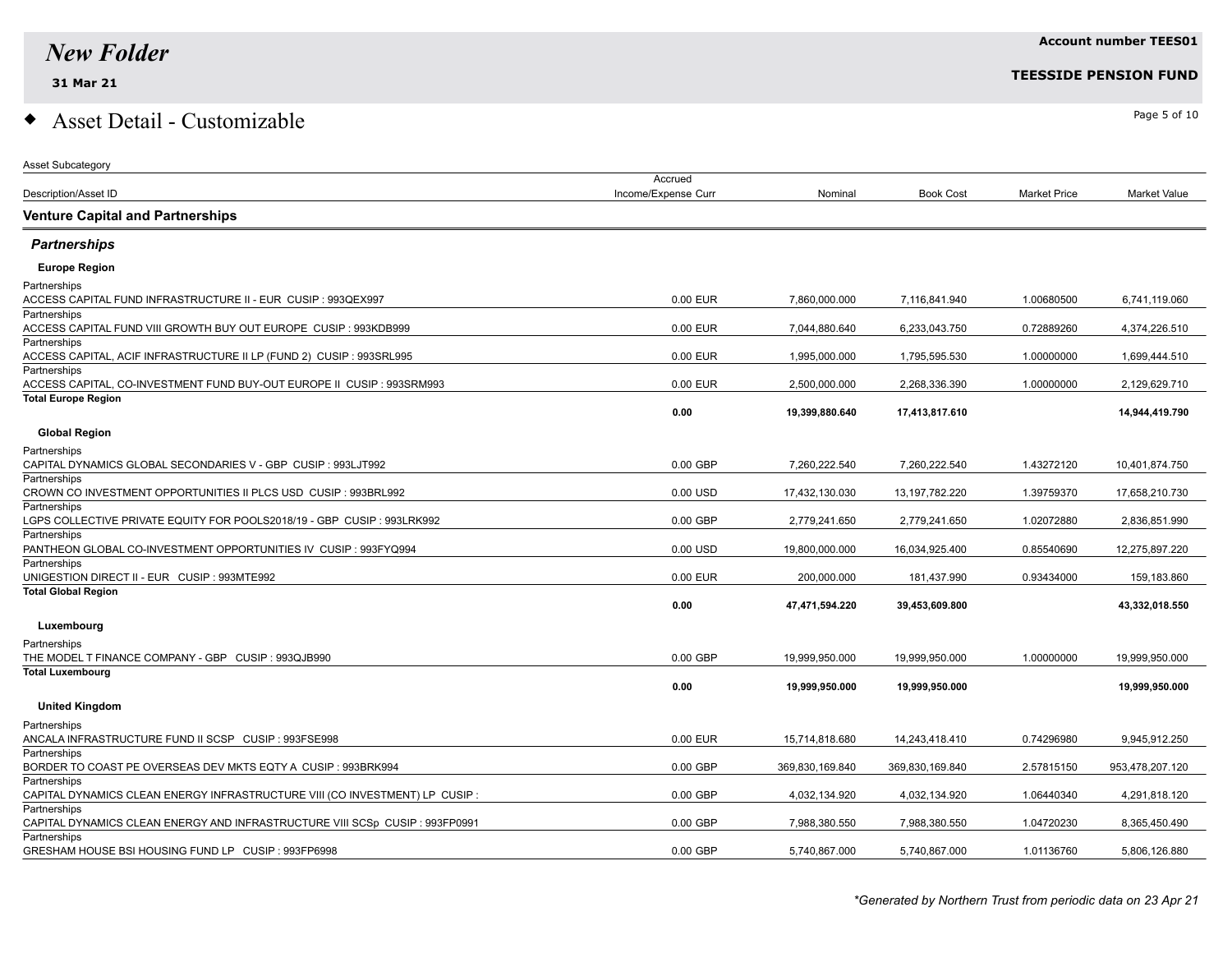Asset Subcategory

### $\bullet$  Asset Detail - Customizable  $\bullet$

|                                                                             | Accrued             |                 |                  |                     |                   |
|-----------------------------------------------------------------------------|---------------------|-----------------|------------------|---------------------|-------------------|
| Description/Asset ID                                                        | Income/Expense Curr | Nominal         | <b>Book Cost</b> | <b>Market Price</b> | Market Value      |
| <b>Venture Capital and Partnerships</b>                                     |                     |                 |                  |                     |                   |
| <b>Partnerships</b>                                                         |                     |                 |                  |                     |                   |
| <b>United Kingdom</b>                                                       |                     |                 |                  |                     |                   |
| Partnerships                                                                |                     |                 |                  |                     |                   |
|                                                                             | $0.00$ GBP          | 12,959,852.980  | 12,959,852.980   | 0.96644140          | 12,524,938.460    |
| Partnerships                                                                |                     |                 |                  |                     |                   |
| HERMES GPE INNOVATION FUND CUSIP : 993NEB992                                | 0.00 GBP            | 3,914,712.590   | 3,914,712.590    | 0.93818820          | 3,672,737.160     |
| Partnerships                                                                |                     |                 |                  |                     |                   |
| INNISFREE PFI CONTINUATION FUND CUSIP : 9936FE992<br>Partnerships           | 0.00 GBP            | 8,672,972.000   | 8,672,972.000    | 1.12179740          | 9,729,317.440     |
| INNISFREE PFI SECONDARY FUND 2 CUSIP : 9936FF999                            | 0.00 GBP            | 7,728,331.000   | 7,728,331.000    | 1.11641340          | 8,628,012.290     |
| <b>Total United Kingdom</b>                                                 |                     |                 |                  |                     |                   |
|                                                                             | 0.00                | 436,582,239.560 | 435,110,839.290  |                     | 1,016,442,520.210 |
| <b>United States</b>                                                        |                     |                 |                  |                     |                   |
| Partnerships                                                                |                     |                 |                  |                     |                   |
| $\,$ BLACKROCK GLOBAL ENERGY AND POWER INFRASTRUCTURE FUND III $\,$ CUSIP : | 0.00 USD            | 9,257,488.000   | 7,253,034.470    | 0.56614030          | 3,798,678.440     |
| Partnerships                                                                |                     |                 |                  |                     |                   |
| BLACKROCK GLOBAL RENEWABLE POWER FUND III CUSIP : 993QHY992                 | 0.00 USD            | 1,481,686.000   | 1,123,851.560    | 0.92461560          | 992,962.160       |
| Partnerships                                                                |                     |                 |                  |                     |                   |
| BLACKROCK PRIVATE OPPORTUNITIES FUND IV TOTAL CUSIP : 993FYK997             | 0.00 USD            | 2,234,270.000   | 1,740,627.650    | 1.00000000          | 1,619,388.160     |
| Partnerships<br>BORDER TO COAST INFRASTRUCTURE SERIES 1 CUSIP : 993FT4999   | 0.00 USD            | 31,044,849.700  | 24,271,217.260   | 0.79632140          | 17,918,153.500    |
| Partnerships                                                                |                     |                 |                  |                     |                   |
| BORDER TO COAST INFRASTRUCTURE SERIES 1B    CUSIP : 993KGJ999               | 0.00 USD            | 149,496.340     | 118,119.070      | 0.10960800          | 11,876.490        |
| Partnerships                                                                |                     |                 |                  |                     |                   |
| BORDER TO COAST PRIVATE EQUITY SERIES 1 CUSIP : 993FYP996                   | 0.00 USD            | 22,484,980.560  | 17,428,561.460   | 0.97987330          | 15,969,000.870    |
| Partnerships                                                                |                     |                 |                  |                     |                   |
| CROWN GLOBAL OPPORTUNITIES VII CUSIP : 993FYN991                            | 0.00 USD            | 12,280,000.000  | 9,402,604.100    | 1.08529270          | 9,659,631.360     |
| Partnerships                                                                |                     |                 |                  |                     |                   |
| CROWN GROWTH GLOBAL OPPORTUNITIES III CUSIP : 993FYM993                     | 0.00 USD            | 13,518,563.730  | 10,131,221.840   | 1.15104430          | 11,278,150.760    |
| Partnerships                                                                | 0.00 USD            |                 |                  | 0.75992200          |                   |
| FORESIGHT ENERGY INFRASTRUCTURE PARTNERS CUSIP : 993FS9999<br>Partnerships  |                     | 3,074,619.710   | 2,400,504.320    |                     | 1,693,463.060     |
| LGT CAPITAL CROWN SECONDARIES SPECIAL OPPORTUNITIES II CUSIP : 993QEY995    | 0.00 USD            | 5,875,000.000   | 4,724,104.140    | 1.22617380          | 5,221,258.650     |
| Partnerships                                                                |                     |                 |                  |                     |                   |
| PANTHEON SENIOR DEBT SECONDARIES II CUSIP : 993UAP999                       | 0.00 USD            | 6,367,323.000   | 4,676,290.270    | 0.97402240          | 4,495,118.340     |
| Partnerships                                                                |                     |                 |                  |                     |                   |
| UNIGESTION SA CUSIP: 993FYL995                                              | 0.00 USD            | 1,891,755.140   | 1,468,188.380    | 3.09580120          | 4,244,761.470     |
| <b>Total United States</b>                                                  |                     |                 |                  |                     |                   |
|                                                                             | 0.00                | 109,660,032.180 | 84,738,324.520   |                     | 76,902,443.260    |
| <b>Total Partnerships</b>                                                   |                     |                 |                  |                     |                   |
|                                                                             | 0.00                | 633,113,696.600 | 596,716,541.220  |                     | 1,171,621,351.810 |
| <b>Total Venture Capital and Partnerships</b>                               | 0.00                | 633,113,696.600 | 596,716,541.220  |                     | 1,171,621,351.810 |
|                                                                             |                     |                 |                  |                     |                   |

**Account number TEES01**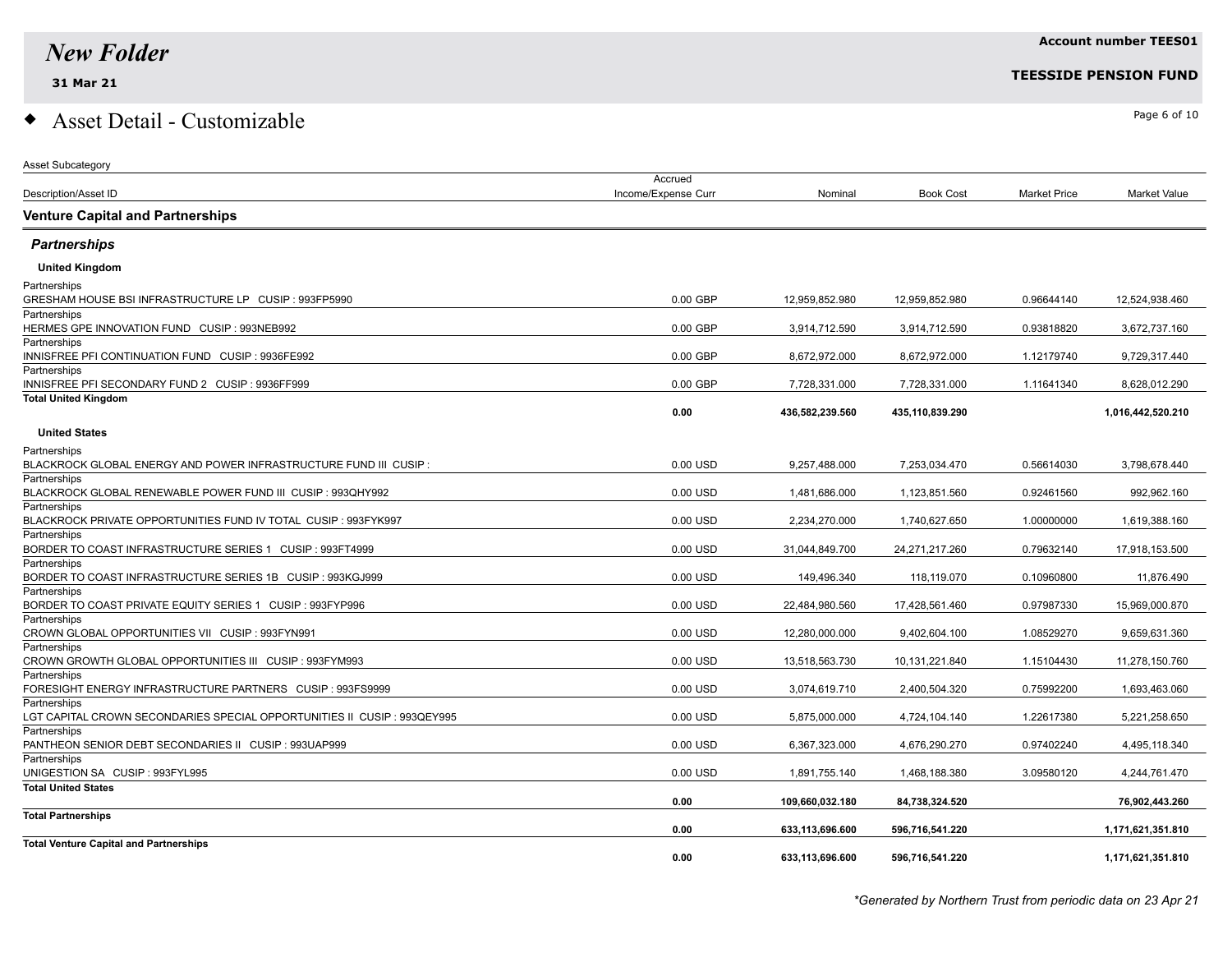## $\bullet$  Asset Detail - Customizable  $\bullet$

| <b>Asset Subcategory</b>      |                     |                |                  |                     |                |
|-------------------------------|---------------------|----------------|------------------|---------------------|----------------|
|                               | Accrued             |                |                  |                     |                |
| Description/Asset ID          | Income/Expense Curr | Nominal        | <b>Book Cost</b> | <b>Market Price</b> | Market Value   |
| <b>Hedge Fund</b>             |                     |                |                  |                     |                |
| <b>Hedge equity</b>           |                     |                |                  |                     |                |
| <b>Global Region</b>          |                     |                |                  |                     |                |
| <b>Hedge Equity</b>           |                     |                |                  |                     |                |
| IIF UK I LP CUSIP : 993FP3995 | 0.00 USD            | 49,620,763.510 | 37,923,084.750   | 1.02095680          | 36,718,599.880 |
| <b>Total Global Region</b>    |                     |                |                  |                     |                |
|                               | 0.00                | 49,620,763.510 | 37,923,084.750   |                     | 36,718,599.880 |
| <b>Total Hedge equity</b>     |                     |                |                  |                     |                |
|                               | 0.00                | 49,620,763.510 | 37,923,084.750   |                     | 36,718,599.880 |
| <b>Total Hedge Fund</b>       |                     |                |                  |                     |                |
|                               | 0.00                | 49,620,763.510 | 37,923,084.750   |                     | 36,718,599.880 |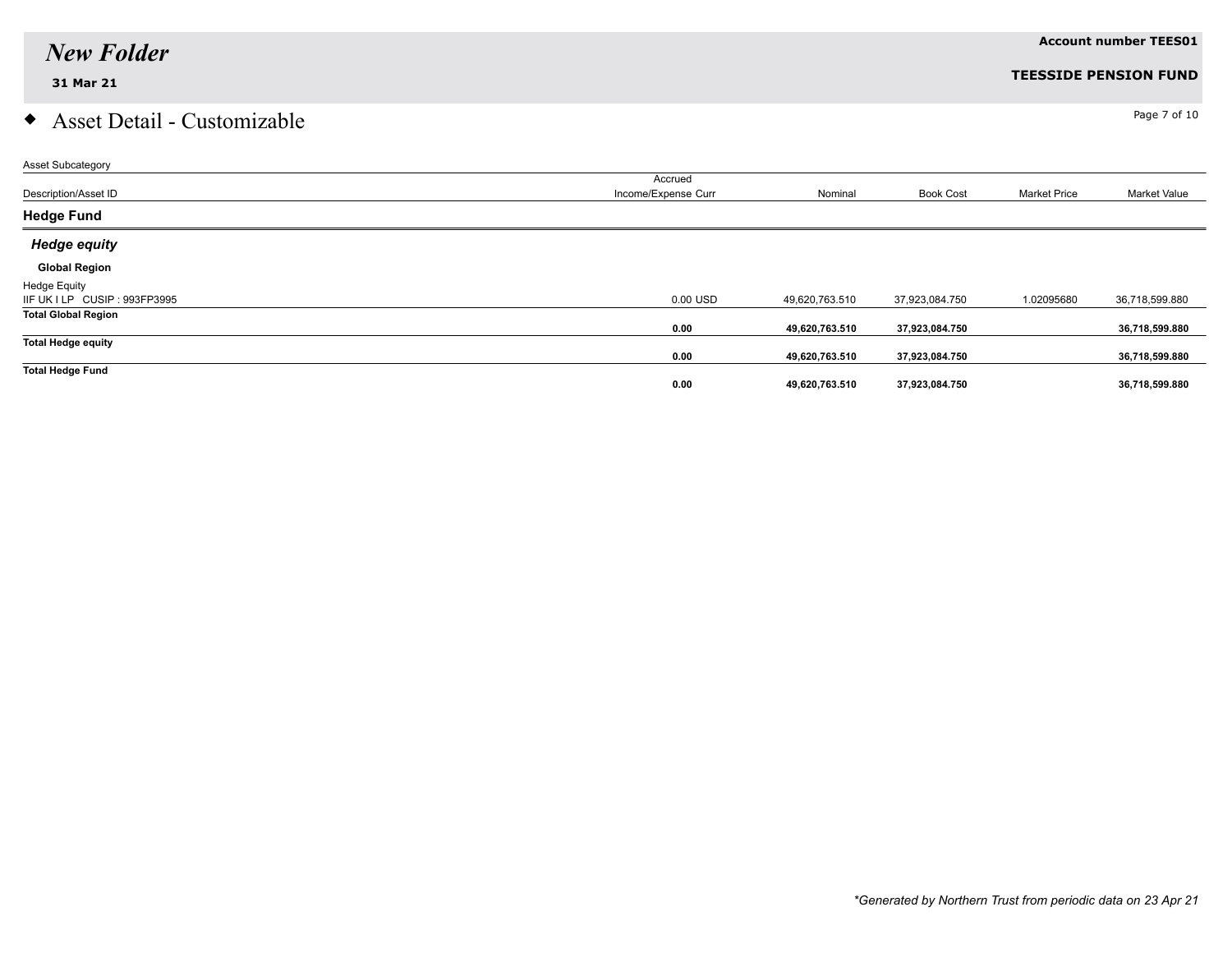## $\bullet$  Asset Detail - Customizable  $\bullet$

| Asset Subcategory              |                     |         |                  |                     |              |
|--------------------------------|---------------------|---------|------------------|---------------------|--------------|
|                                | Accrued             |         |                  |                     |              |
| Description/Asset ID           | Income/Expense Curr | Nominal | <b>Book Cost</b> | <b>Market Price</b> | Market Value |
| <b>All Other</b>               |                     |         |                  |                     |              |
| <b>Recoverable taxes</b>       |                     |         |                  |                     |              |
| Recoverable taxes              |                     |         |                  |                     |              |
| GBP - British pound sterling   | 69,843.82           | 0.000   | 0.000            | 0.00000000          | 0.000        |
|                                |                     |         |                  |                     |              |
| Recoverable taxes              |                     |         |                  |                     |              |
| DKK - Danish krone             | 290,708.89          | 0.000   | 0.000            | 0.00000000          | 0.000        |
| Recoverable taxes              |                     |         |                  |                     |              |
| EUR - Euro                     | 1,096,897.64        | 0.000   | 0.000            | 0.00000000          | 0.000        |
| Recoverable taxes              |                     |         |                  |                     |              |
| CHF - Swiss franc              | 2,077,785.62        | 0.000   | 0.000            | 0.00000000          | 0.000        |
| Total                          |                     |         |                  |                     |              |
|                                | 3,535,235.97        | 0.000   | 0.000            |                     | 0.000        |
| <b>Total Recoverable taxes</b> |                     |         |                  |                     |              |
|                                | 3,535,235.97        | 0.000   | 0.000            |                     | 0.000        |
| <b>Total All Other</b>         |                     |         |                  |                     |              |
|                                | 3,535,235.97        | 0.000   | 0.000            |                     | 0.000        |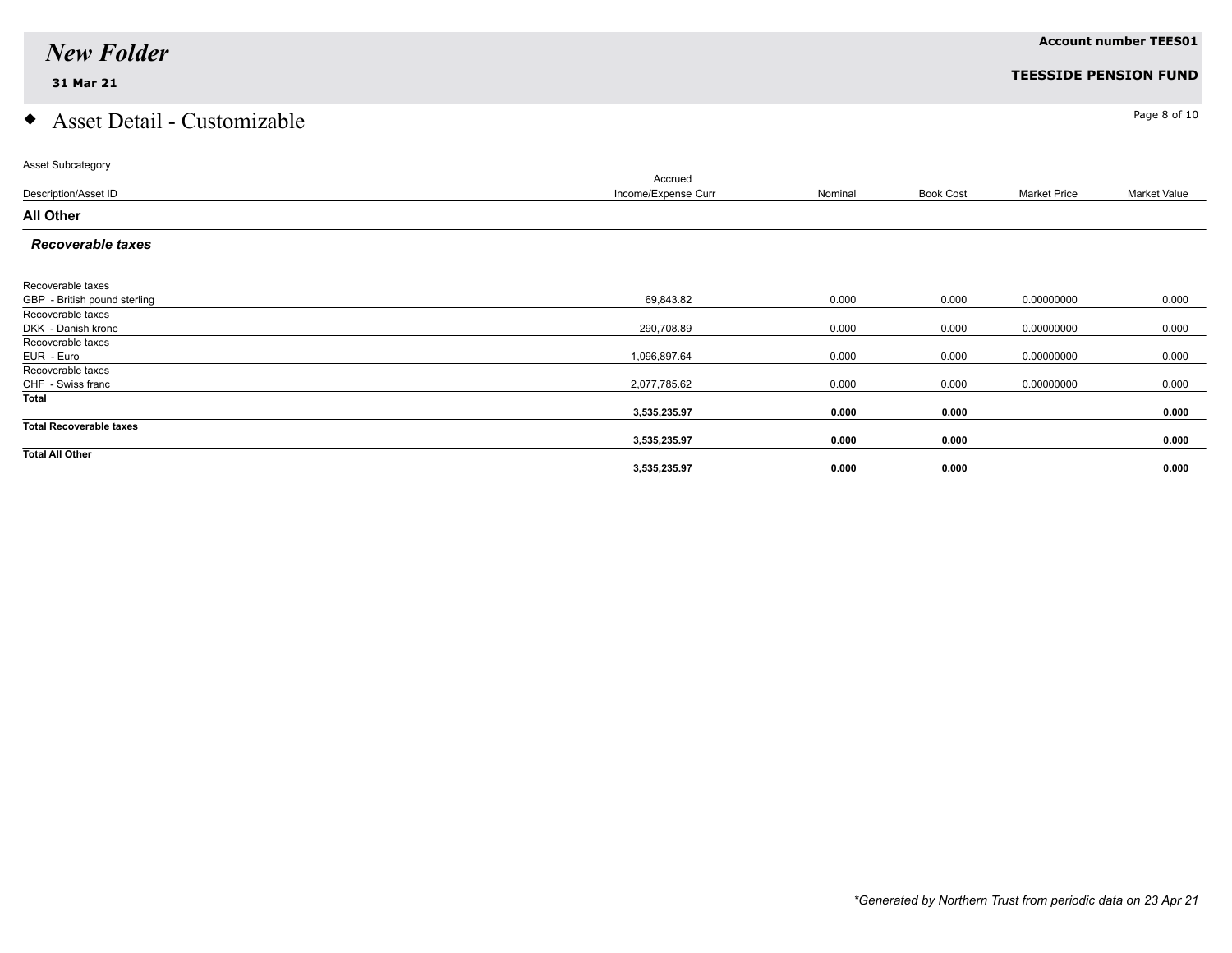# $\bullet$  Asset Detail - Customizable  $\bullet$

| <b>Asset Subcategory</b>                                      |                     |                   |                   |                     |                   |
|---------------------------------------------------------------|---------------------|-------------------|-------------------|---------------------|-------------------|
|                                                               | Accrued             |                   |                   |                     |                   |
| Description/Asset ID                                          | Income/Expense Curr | Nominal           | <b>Book Cost</b>  | <b>Market Price</b> | Market Value      |
| <b>Cash and Cash Equivalents</b>                              |                     |                   |                   |                     |                   |
| Cash                                                          |                     |                   |                   |                     |                   |
| Cash                                                          |                     |                   |                   |                     |                   |
| GBP - British pound sterling                                  | 0.00                | 694.070           | 694.070           | 1.00000000          | 694.070           |
| <b>Total</b>                                                  | 0.00                | 694.070           | 694.070           |                     | 694.070           |
| <b>Total Cash</b>                                             | 0.00                | 694.070           | 694.070           |                     | 694.070           |
| <b>Invested cash</b>                                          |                     |                   |                   |                     |                   |
|                                                               |                     |                   |                   |                     |                   |
| Invested cash<br>USD - United States dollar                   | 0.00                | 134,917.850       | 134,917.850       | 1.00000000          | 134,917.850       |
| <b>Total</b>                                                  | 0.00                | 134,917.850       | 134,917.850       |                     | 134,917.850       |
| <b>Total Invested cash</b>                                    |                     |                   |                   |                     |                   |
| Cash (externally held)                                        | 0.00                | 134,917.850       | 134,917.850       |                     | 134,917.850       |
| Cash (externally held)                                        |                     |                   |                   |                     |                   |
| GBP - British pound sterling                                  | 0.00                | 340,845,840.100   | 340,845,840.100   | 1.00000000          | 340,845,840.100   |
| Total                                                         | 0.00                | 340,845,840.100   | 340,845,840.100   |                     | 340,845,840.100   |
| <b>Total Cash (externally held)</b>                           |                     |                   |                   |                     |                   |
| <b>Funds - short term investment</b>                          | 0.00                | 340,845,840.100   | 340,845,840.100   |                     | 340,845,840.100   |
|                                                               |                     |                   |                   |                     |                   |
| Funds - Short Term Investment<br>GBP - British pound sterling | 0.00                | 458,000.000       | 458,000.000       | 1.00000000          | 458,000.000       |
| Total                                                         |                     |                   |                   |                     |                   |
| Total Funds - short term investment                           | 0.00                | 458,000.000       | 458,000.000       |                     | 458,000.000       |
|                                                               | 0.00                | 458,000.000       | 458,000.000       |                     | 458,000.000       |
| <b>Total Cash and Cash Equivalents</b>                        | 0.00                | 341,439,452.020   | 341,439,452.020   |                     | 341,439,452.020   |
| <b>Report Total:</b>                                          |                     |                   |                   |                     |                   |
|                                                               |                     |                   |                   |                     |                   |
|                                                               | 3,535,235.97        | 2,819,751,683.279 | 3,553,560,307.700 |                     | 4,512,499,509.710 |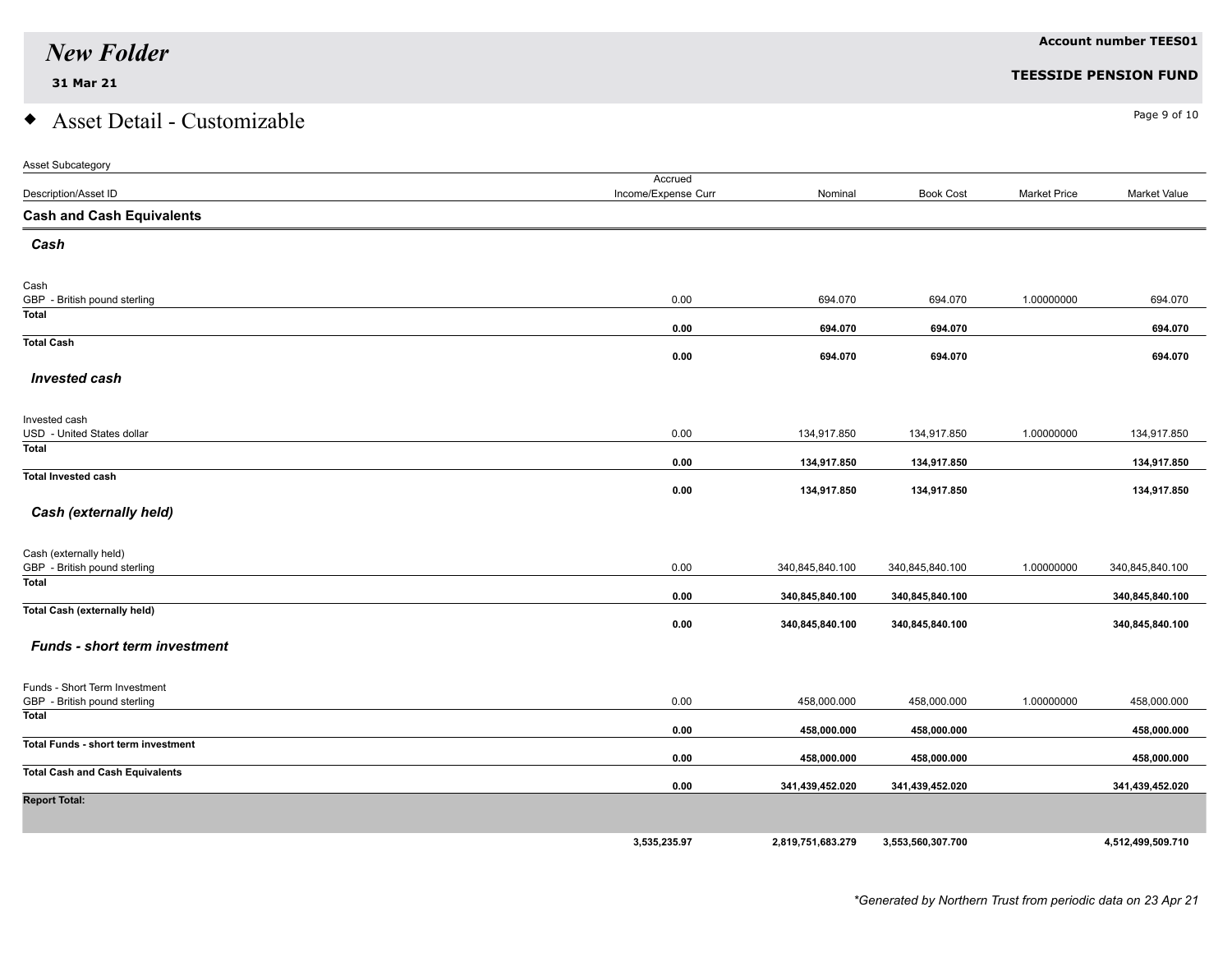| <b>New Folder</b>             |                     |         |                  |                     | <b>Account number TEES01</b> |
|-------------------------------|---------------------|---------|------------------|---------------------|------------------------------|
| 31 Mar 21                     |                     |         |                  |                     | <b>TEESSIDE PENSION FUND</b> |
| • Asset Detail - Customizable |                     |         |                  |                     | Page 10 of 10                |
| <b>Asset Subcategory</b>      | Accrued             |         |                  |                     |                              |
| Description/Asset ID          | Income/Expense Curr | Nominal | <b>Book Cost</b> | <b>Market Price</b> | Market Value                 |

Although this report has been prepared using information believed to be reliable, it may contain information provided by third parties or derived from third party information, and/or information that may have been obtained categorized or otherwise reported based upon client direction. The Northern Trust Company does not guarantee the accuracy, timeliness or completeness of any such information. The information included in this report is inte to assist clients with their financial reporting needs, but you must consult with your accountants, auditors and/or legal counsel to ensure your accounting and financial reporting complies with applicable laws, regulations accounting guidance. The Northern Trust Company and its affiliates shall have no responsibility for the consequences of investment decisions made in reliance on information contained in this report .

\*\*\*If three stars are seen at the right edge of the report it signifies that the report display configuration extended beyond the viewable area. To rectify this situation please adjust the number or width of display values available.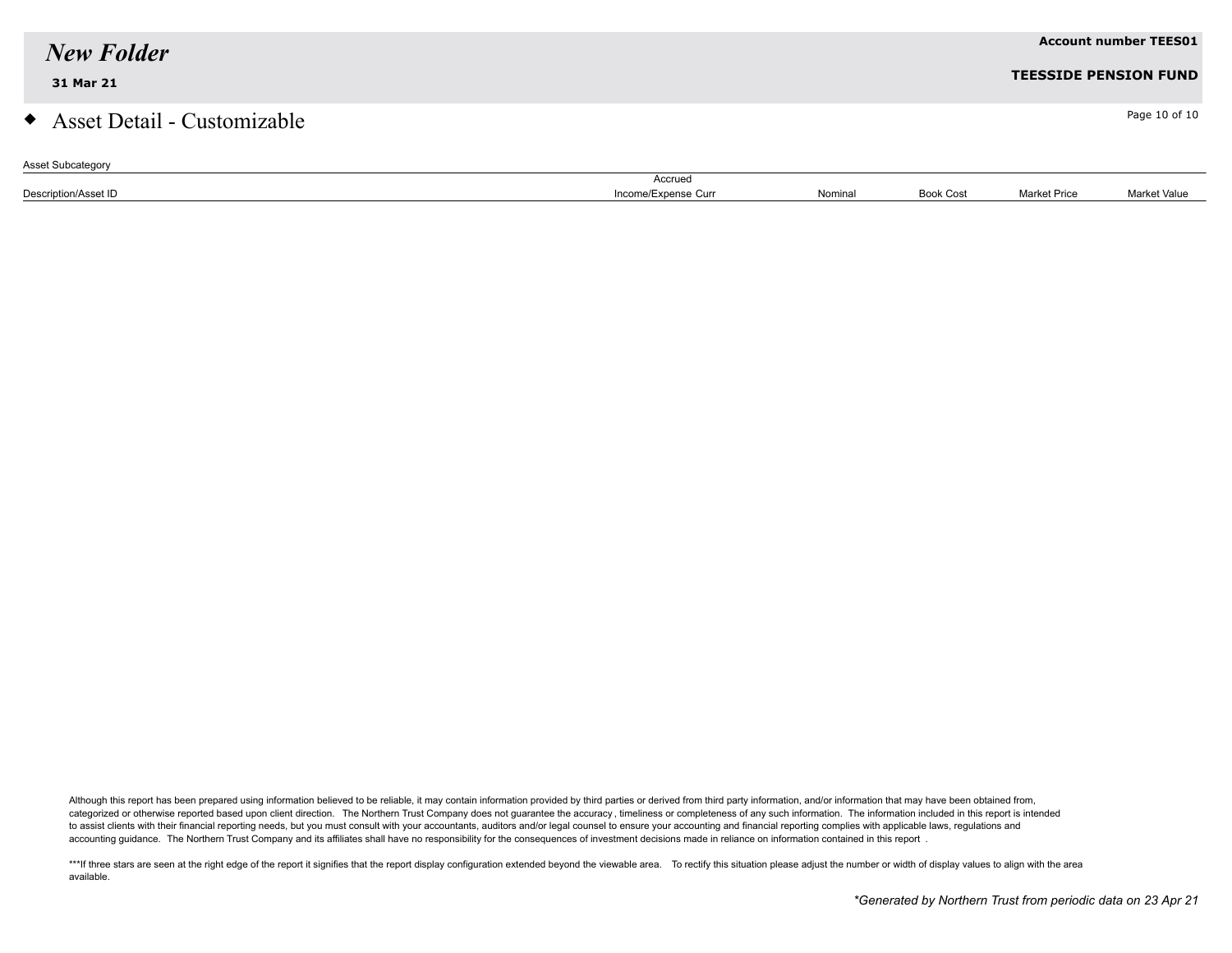| Asset                                                           | <b>Book Cost</b> | <b>Price</b> | Value            | $\%$<br>of Fund |
|-----------------------------------------------------------------|------------------|--------------|------------------|-----------------|
| <b>Equities</b>                                                 |                  |              |                  |                 |
| <b>UK Equities</b>                                              |                  |              |                  |                 |
| BORDER TO COAST PE UK LISTED EQUITY A GBP ACC                   | 1,234,944,019.38 | 1.05         | 1,292,615,905.09 | 28.39%          |
| AFREN ORD GBP0.01                                               | 1,089,449.06     | 0.02         | 17,850.00        | 0.00%           |
| <b>CARILLION ORD GBP0.50</b>                                    | 0.00             | 0.14         | 61,968.80        | 0.00%           |
| <b>CANDOVER INVSTMNTS PLC GBP0.25</b>                           | 329,164.34       | 0.03         | 1,500.00         | 0.00%           |
| NEW WORLD RESOURCE ORD EUR0.0004 A                              | 1,294,544.76     | 0.00         | 375.00           | 0.00%           |
| <b>Total UK Equities</b>                                        |                  |              | 1,292,697,598.89 | 28.39%          |
| <b>Overseas Equties</b>                                         |                  |              |                  |                 |
| YOUNG AUSTRALIAN MINES LTD                                      | 287,505.65       | 0.07         | 8,585.32         | 0.00%           |
| MEJORITY CAPITAL NPV (FINEXIA FINL GROUP)                       | 0.00             | 0.08         | 18.20            | 0.00%           |
| BGP HOLDINGS PLC BENEFICIAL INTEREST SHSNPV                     | 0.00             | 0.00         | 0.00             | 0.00%           |
| SSGA MPF PAC BASIN EX-JAPAN INDEX                               | 330,819,601.58   | 6.53         | 451,647,945.07   | 9.92%           |
| SSGA MPF JAPAN EQUITY INDEX                                     | 89,842,364.06    | 2.24         | 108,265,618.81   | 2.38%           |
| MPF EUROPE EX UK SUB-FUND                                       | 176,580,087.12   | 7.48         | 207,819,269.34   | 4.56%           |
| MPF N AMER EQTY SUB-FUND                                        | 338,664,940.76   | 12.65        | 467,716,328.07   | 10.27%          |
| BORDER TO COAST PE OVERSEAS DEV MKTS EQTY A                     | 717,710,359.42   | 1.33         | 953,478,212.49   | 20.94%          |
| <b>Total Overseas Equities</b>                                  |                  |              | 2,188,935,977.30 | 48.08%          |
| <b>Total Equities</b>                                           |                  |              | 3,481,633,576.19 | 76.47%          |
| <b>Alternatives</b>                                             |                  |              |                  |                 |
| <b>Private Equities</b>                                         |                  |              |                  |                 |
| CAPITAL DYNAMICS LGPS COLLECTIVE PRIVATE EQUITY FOR POOLS 18/19 | 2,779,241.65     | 1.02         | 2,836,851.99     | 0.06%           |
| CROWN CO INVESTMENT OPPORTUNITIES II PLCS USD                   | 13,197,782.22    | 1.40         | 17,658,210.73    | 0.39%           |
| CROWN SECONDARIES SPECIAL OPPORTUNITIES II                      | 4,724,104.14     | 1.23         | 5,221,258.65     | 0.11%           |
| UNIGESTION SA                                                   | 1,468,188.38     | 3.10         | 9,649,778.57     | 0.21%           |
| PANTHEON GLOBAL CO-INVESTMENT OPPORTUNITIES IV                  | 16,034,925.40    | 0.86         | 12,275,897.22    | 0.27%           |
| CROWN GLOBAL OPPORTUNITIES VII                                  | 9,402,604.10     | 1.09         | 9,659,631.36     | 0.21%           |
| CROWN GROWTH GLOBAL OPPORTUNITIES III                           | 10,131,221.84    | 1.15         | 11,278,150.76    | 0.25%           |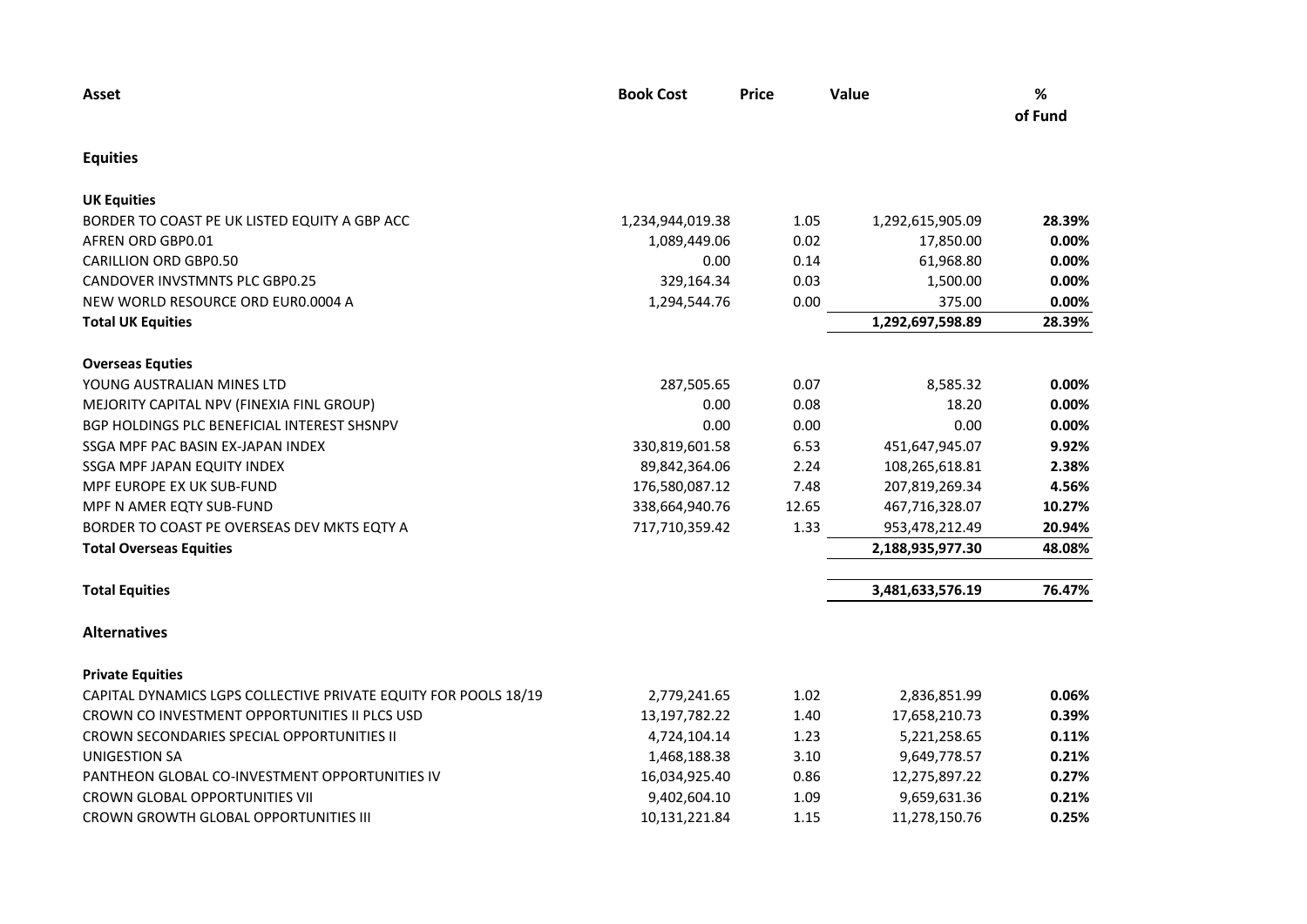|                                                                      |                  | 1.00 |                | 0.20% |
|----------------------------------------------------------------------|------------------|------|----------------|-------|
| BLACKROCK PRIVATE OPPORTUNITIES FUND IV TOTAL                        | 1,740,627.65     |      | 9,228,649.50   |       |
| BORDER TO COAST PRIVATE EQUITY SERIES 1A                             | 17,428,561.46    | 0.98 | 24,545,721.61  | 0.54% |
| UNIGESTION DIRECT II                                                 | 181,437.99       | 0.93 | 159,183.86     | 0.00% |
| ACCESS CAPITAL FUND VIII GROWTH BUY OUT EUROPE                       | 6,233,043.75     | 0.73 | 4,374,226.51   | 0.10% |
| ACCESS CAPITAL CO INVESTMENT FUND BUY OUT EUROPE II                  | 2,268,336.39     | 1.00 | 2,129,629.71   | 0.05% |
| HERMES GPE INNOVATION FUND                                           | 3,914,712.59     | 0.94 | 3,672,737.16   | 0.08% |
| CAPITAL DYNAMICS GLOBAL SECONDARIES V                                | 7,260,222.54     | 1.43 | 10,401,874.75  | 0.23% |
| CAPITAL MID-MARKET DIRECT V                                          | 3,083,585.30     | 1.00 | 6,701,983.90   | 0.15% |
| THE MODEL T FINANCE COMPANY                                          | 19,999,950.00    | 1.00 | 19,999,950.00  | 0.44% |
| <b>Total Private Equities</b>                                        |                  |      | 149,793,736.28 | 3.29% |
| <b>Infrastructure</b>                                                |                  |      |                |       |
| ACIF INFRASTRUCTURE FUND LP                                          | 17,545,092.74    | 1.11 | 18,647,153.34  | 0.41% |
| ACCESS CAPITAL FUND INFRASTRUCTURE II                                | 7,116,841.94     | 1.01 | 6,741,119.06   | 0.15% |
| ACCESS CAPITAL, ACIF INFRASTRUCTURE II LP (FUND 2)                   | 1,795,595.53     | 1.00 | 1,699,444.51   | 0.04% |
| INNISFREE PFI CONTINUATION FUND                                      | 8,672,972.00     | 1.12 | 9,729,317.44   | 0.21% |
| INNISFREE PFI SECONDARY FUND 2                                       | 7,728,331.00     | 1.12 | 8,628,012.29   | 0.19% |
| BORDER TO COAST INFRASTRUCTURE SERIES 1A                             | 24, 271, 217. 26 | 0.80 | 17,918,153.50  | 0.39% |
| BORDER TO COAST INFRASTRUCTURE SERIES 1B                             | 118,119.07       | 0.11 | 5,029,634.93   | 0.11% |
| BLACKROCK GLOBAL ENERGY & POWER INFRASTRUCTURE FUND III              | 7,253,034.47     | 0.57 | 3,798,678.44   | 0.08% |
| BLACKROCK GLOBAL RENEWABLE POWER FUND III                            | 1,123,851.56     | 0.92 | 992,962.16     | 0.02% |
| CAPITAL DYNAMICS CLEAN ENERGY INFRASTRUCTURE VIII (CO INVESTMENT) LP | 4,032,134.92     | 1.06 | 4,291,818.12   | 0.09% |
| CAPITAL DYNAMICS CLEAN ENERGY AND INFRASTRUCTURE VIII SCSp           | 7,988,380.55     | 1.05 | 8,365,450.49   | 0.18% |
| <b>IIF UK I LP</b>                                                   | 37,923,084.75    | 1.02 | 36,718,599.88  | 0.81% |
| ANCALA INFRASTRUCTURE FUND II SCSP                                   | 14,243,418.41    | 0.74 | 9,945,912.25   | 0.22% |
| FORESIGHT ENERGY INFRASTRUCTURE PARTNERS                             | 2,400,504.32     | 0.76 | 1,693,463.06   | 0.04% |
| <b>GRESHAM HOUSE BSI INFRASTRUCTURE LP</b>                           | 12,959,852.98    | 0.97 | 12,524,938.46  | 0.28% |
| <b>Total Infrastructure</b>                                          |                  |      | 146,724,657.93 | 3.22% |
| <b>Other Alternatives</b>                                            |                  |      |                |       |
| AMEDEO AIR FOUR PLUS LTD                                             | 6,114,034.80     | 0.24 | 1,599,999.84   | 0.04% |
| DARWIN LEISURE PRO UNITS CLS 'C'                                     | 8,967,056.48     | 3.51 | 22,769,204.67  | 0.50% |
| DARWIN BEREAVEMENT SERVICES FUND CLASS B ACCUMULATION                | 15,000,000.00    | 1.12 | 16,069,787.48  | 0.35% |
| DARWIN LEISURE DEVELOPMENT FUND ACCUMULATION UNITS - D CLASS         | 15,000,000.00    | 1.16 | 17,400,000.00  | 0.38% |
| DARWIN LEISURE PROPERTY FUND, K INCOME UNITS                         | 15,000,000.00    | 1.02 | 15,289,500.00  | 0.34% |
| HEARTHSTONE RESIDENTIAL FUND 1 LIMITED PARTNERSHIP                   | 9,196,277.26     | 0.92 | 8,497,926.68   | 0.19% |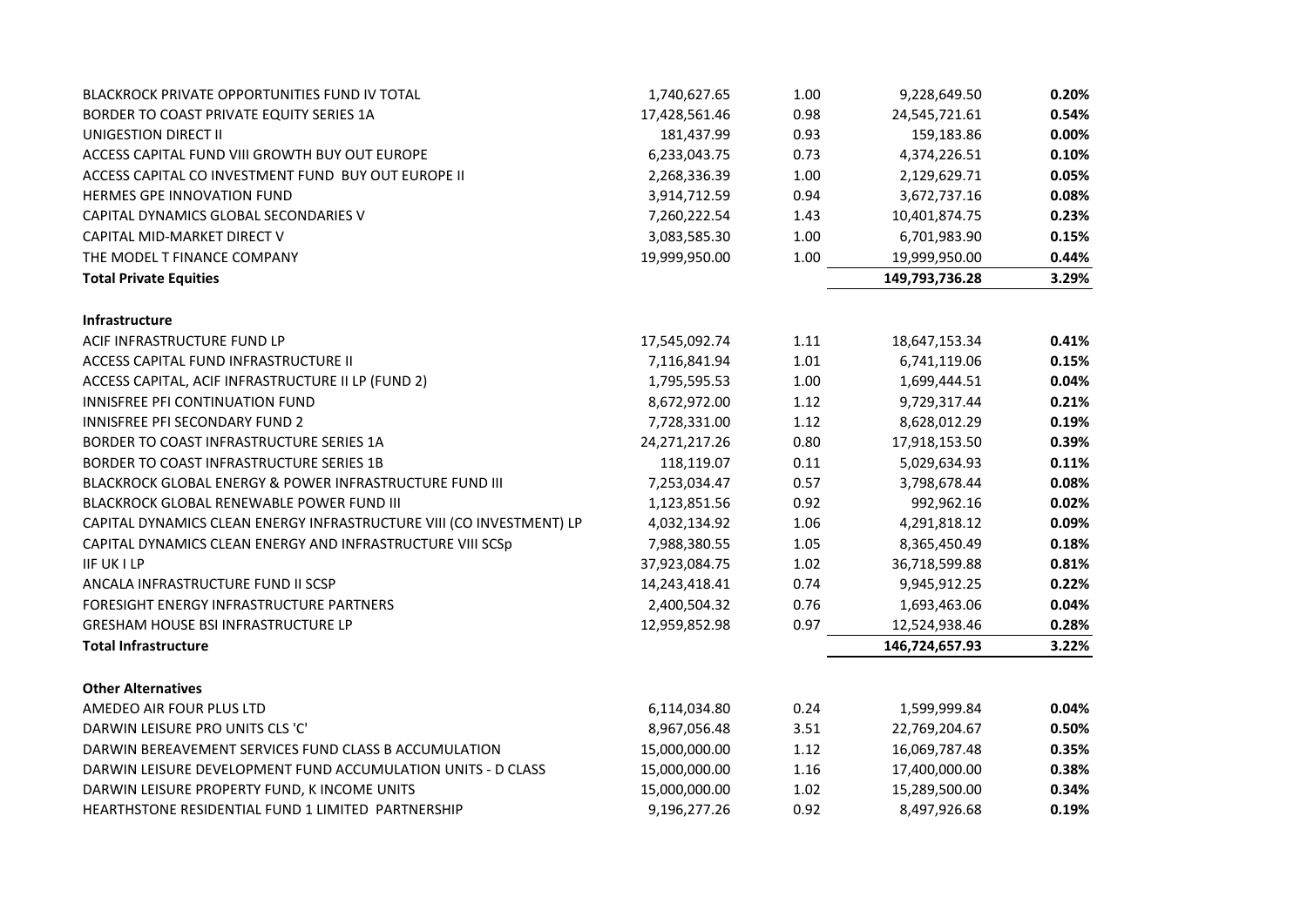| 100%  | 4,552,759,217.72 |            |                | Total Fund Value - 31st March 2021                                |
|-------|------------------|------------|----------------|-------------------------------------------------------------------|
| 7.50% | 341,439,452.02   |            |                | <b>Total Cash</b>                                                 |
| 7.49% | 340,845,840.10   | 1.00       | 340,845,840.10 | <b>Invested Cash</b>                                              |
| 0.01% | 593,611.92       |            |                |                                                                   |
| 0.01% | 458,000.00       | 1.00       | 458,000.00     |                                                                   |
| 0.00% | 134,917.85       | 1.00       | 134,917.85     |                                                                   |
| 0.00% | 694.07           | 1.00       | 694.07         | <b>Custodian Cash</b>                                             |
|       |                  |            |                | Cash                                                              |
| 7.50% | 341,240,131.41   |            |                | <b>Total Property</b>                                             |
| 1.41% | 64,040,131.41    |            |                | <b>Total Property Unit Trust</b>                                  |
| 0.13% | 5,936,610.80     | 54.83      | 385,000.00     | LEGAL AND GENERAL MANAGED PROPERTY FUND                           |
| 0.08% | 3,520,402.50     | 276.11     | 1,527,939.20   | THREADNEEDLE PROP PROPERTY GBP DIS                                |
| 0.10% | 4,330,237.95     | 6.53       | 720,122.99     | HERMES PROPERTY UT                                                |
| 0.09% | 4,017,369.32     | 2.94       | 1,282,865.49   | LOCAL AUTHORITIES LOCAL AUTHORITIES PROPERTY                      |
| 0.22% | 9,832,070.87     | 2.78       | 8,197,204.76   | ROYAL LONDON PROPERTY INVESTMENT CO                               |
| 0.80% | 36,403,439.97    | 131,502.82 | 21,282,170.99  | <b>Property Unit Trust</b><br>STD LIFE PROPERTY GROWTH LP         |
| 6.09% | 277,200,000.00   |            |                | <b>Total Direct Property</b>                                      |
| 6.09% | 277,200,000.00   | 0.95       | 280,289,446.35 | <b>Direct Property</b><br>TEESSIDE PENSION FUND - DIRECT PROPERTY |
|       |                  |            |                |                                                                   |
|       |                  |            |                | Property                                                          |
| 8.53% | 388,446,058.10   |            |                | <b>Total Alternatives</b>                                         |
| 2.02% | 91,927,663.89    |            |                | <b>Total Other Alternatives</b>                                   |
| 0.10% |                  |            |                |                                                                   |
| 0.13% | 5,806,126.88     | 1.01       | 5,740,867.00   | <b>GRESHAM HOUSE BSI HOUSING LP</b>                               |
|       | 4,495,118.34     | 0.97       | 4,676,297.27   | PANTHEON SENIOR DEBT SECONDARIES II                               |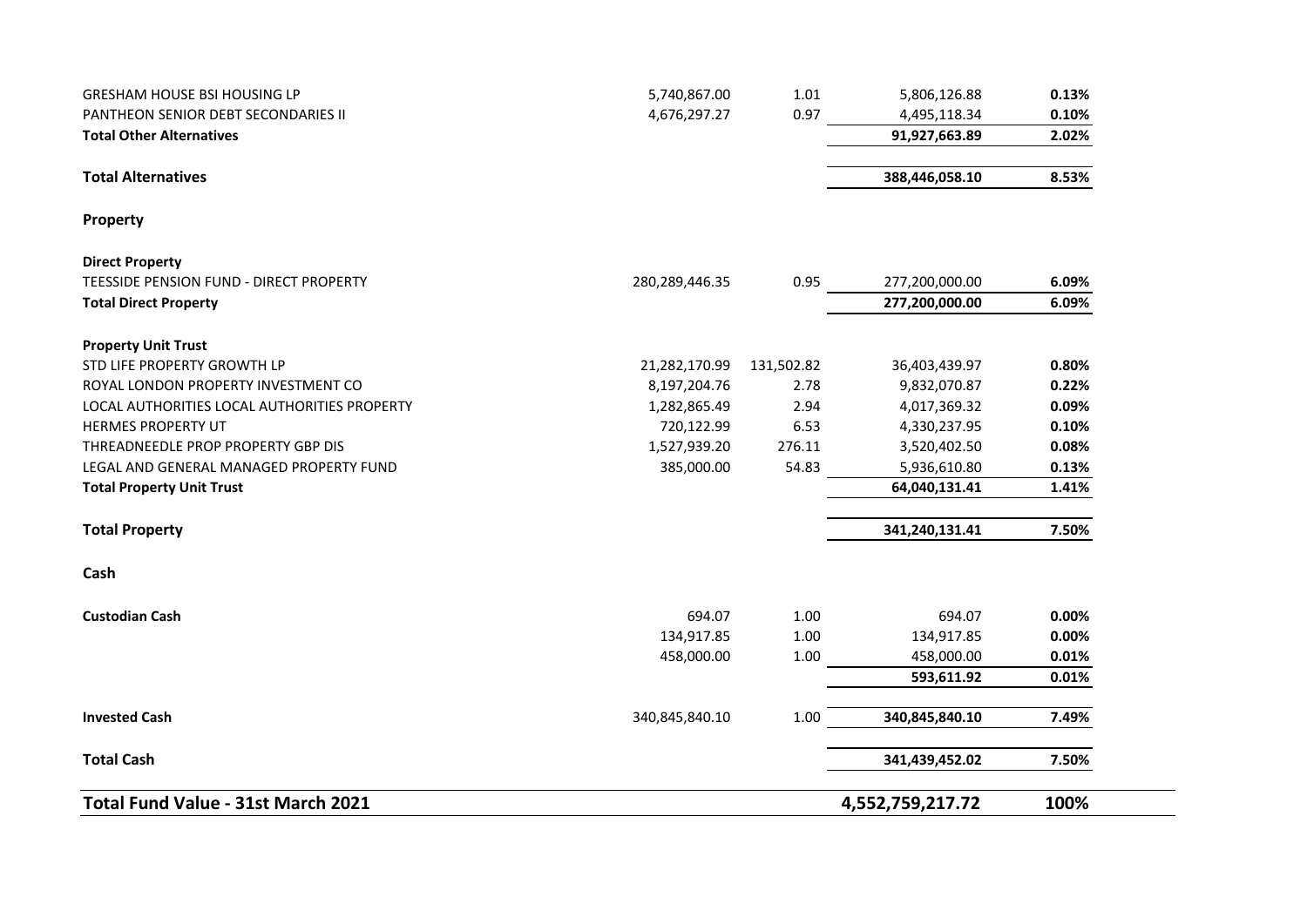| <b>Investment Market Value timing differences at 31st March 21</b> | <b>Market Value</b> |
|--------------------------------------------------------------------|---------------------|
| <b>Private Equities</b>                                            |                     |
| <b>Unigestion SA</b>                                               | 5,405,017.10        |
| Blackrock Private Opportunities Fund IV                            | 7,609,261.34        |
| Border to Coast Private Equity Series 1A                           | 8,576,720.74        |
| Capital Mid-Market Direct V                                        | 3,805,687.50        |
|                                                                    | 25,396,686.68       |
| <b>Infrastructure</b><br>Border to Coast Infrastructure Series 1B  | 5,017,758.44        |
|                                                                    | 5,017,758.44        |
| <b>Direct Property</b>                                             |                     |
| <b>Direct Property</b>                                             | 9,850,003.82        |
|                                                                    | 9,850,003.82        |
| <b>Total</b>                                                       | 40,264,448.94       |

| <b>Asset Allocation Summary</b> |                  | Actual  | <b>Benchmark</b> |
|---------------------------------|------------------|---------|------------------|
| <b>Overseas Equities</b>        | 2,188,935,977.30 | 48.08%  | 28%              |
| UK Equities                     | 1,292,697,598.89 | 28.39%  | 22%              |
| Cash                            | 341,439,452.02   | 7.50%   | 20%              |
| Property                        | 341,240,131.41   | 7.50%   | 15%              |
| <b>Other Alternatives</b>       | 91,927,663.89    | 2.02%   | 5%               |
| Infrastructure                  | 146,724,657.93   | 3.22%   | 5%               |
| <b>Private Equity</b>           | 129,793,786.28   | 2.85%   | 5%               |
| Local Investment                | 19,999,950.00    | 0.44%   | 0%               |
|                                 | 4,552,759,217.72 | 100.00% | 100%             |